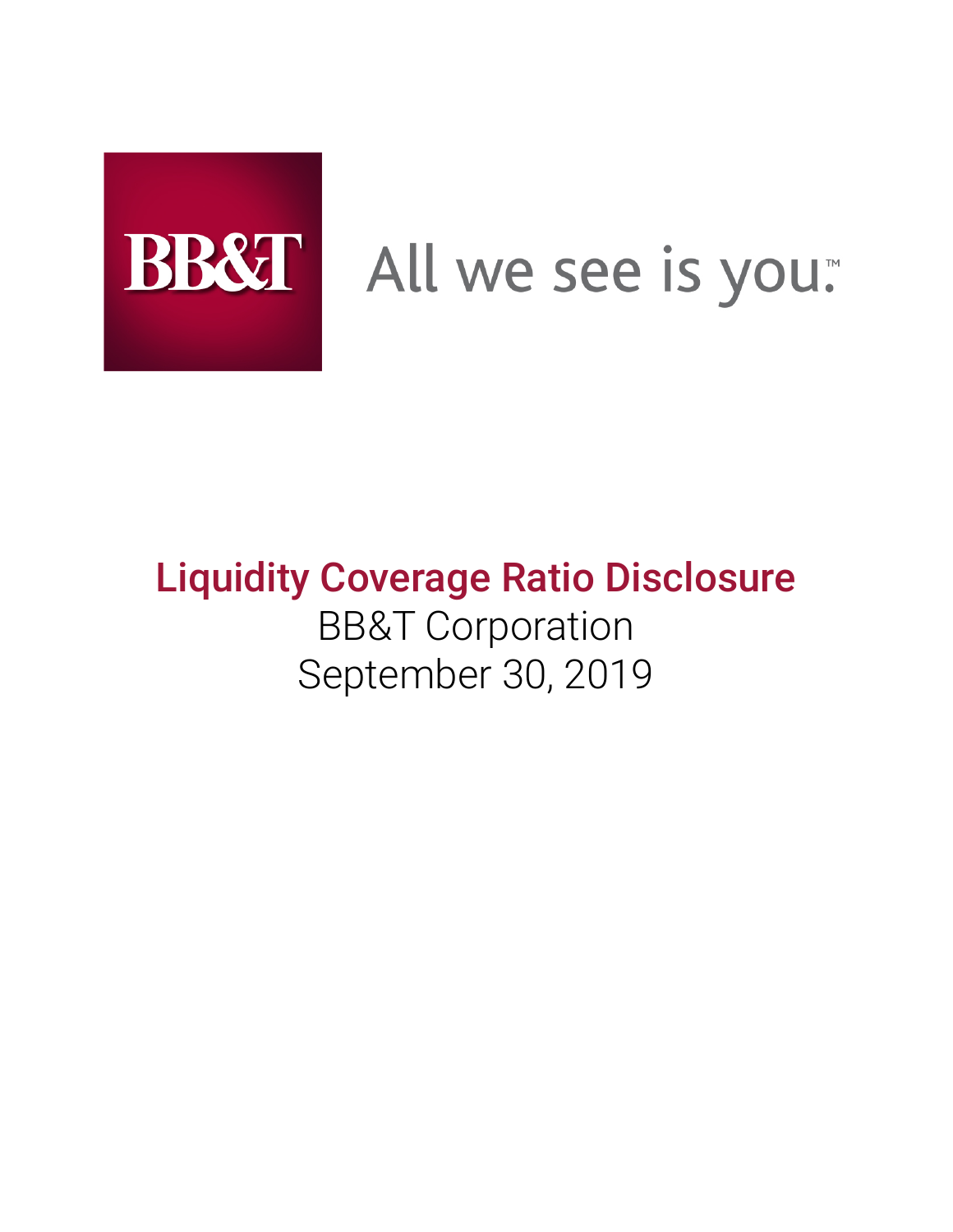# **Table of Contents**

|                 |                                     | Page No.       |
|-----------------|-------------------------------------|----------------|
| Ъ.              | <b>Introduction</b>                 |                |
| $\mathbf{II}$ . | Liquidity Coverage Ratio (LCR)      |                |
| III.            | <b>Primary Drivers of LCR</b>       |                |
| IV.             | U.S. LCR Quantitative Disclosure    |                |
| V.              | The Composition of Eligible HQLA    |                |
| VI.             | Total Net Cash Outflows Composition |                |
| VII.            | Concentration of Funding Sources    | $\overline{3}$ |
|                 | VIII. Derivative Exposure           |                |
| IX.             | <b>Liquidity Management</b>         |                |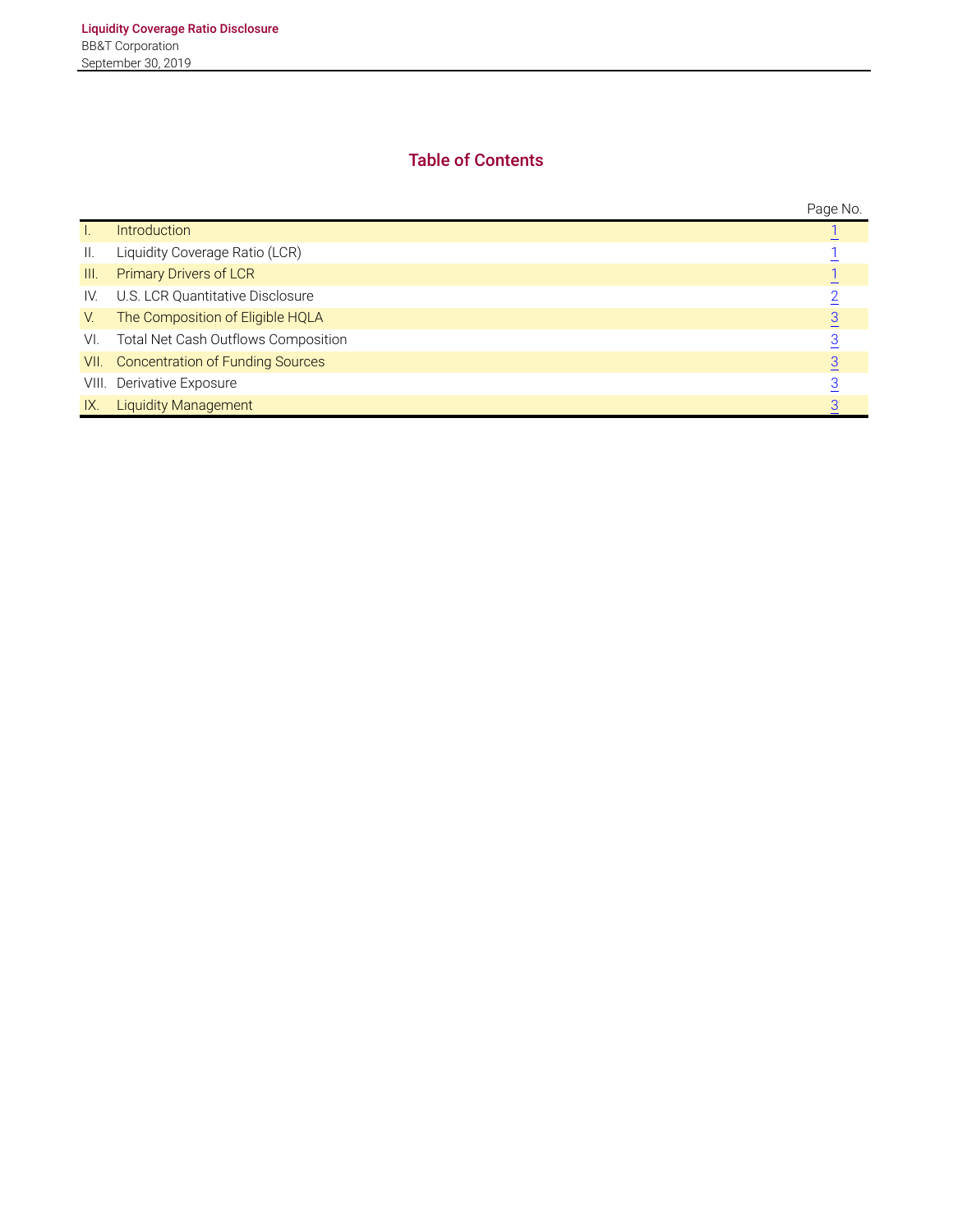#### <span id="page-2-0"></span>**I. Introduction**

BB&T Corporation (BB&T) is one of the largest financial holding companies (FHC) in the U.S., with \$236.8 billion in assets and a market capitalization of \$40.9 billion as of September 30, 2019. Branch Bank, BB&T's largest subsidiary, was chartered in 1872 and is the oldest bank headquartered in North Carolina. Branch Bank provides a wide range of banking and trust services for retail and commercial clients in its geographic markets, including small and mid-size businesses, corporations, public agencies, local governments and individuals, through more than 1,700 financial centers at September 30, 2019 and its digital platform.

On February 7, 2019, BB&T entered into an agreement and plan of merger, by and between BB&T and SunTrust Banks, Inc. (SunTrust), pursuant to which SunTrust will merge with and into BB&T. On July 10, 2019, BB&T received regulatory approval of the merger from the North Carolina Office of the Commissioner of Banks. On July 30, 2019, BB&T and SunTrust shareholders approved the merger. In addition, BB&T's shareholders approved Truist Financial Corporation to be the name of the new combined company. On November 8, 2019, BB&T announced that First Horizon Bank, a wholly owned subsidiary of First Horizon National Corporation, entered into an agreement to acquire 30 branches located in North Carolina, Virginia and Georgia from SunTrust Bank, a wholly owned subsidiary of SunTrust, to satisfy regulatory requirements in connection with the merger. The merger is expected to close in the fourth quarter of 2019, subject to satisfaction of closing conditions, including receipt of remaining regulatory approvals.

#### **II. Liquidity Coverage Ratio (LCR)**

The U.S. Liquidity Coverage Ratio: Liquidity Risk Measurement Standards (the LCR Rule), was adopted in 2014 by the Board of Governors of the Federal Reserve System (FRB), The Office of the Comptroller of the Currency (OCC), and the Federal Deposit Insurance Corporation (FDIC). The FRB also implemented a modified version of the liquidity coverage ratio requirement (modified LCR) as an enhanced prudential standard for bank holding companies and savings and loan holding companies with \$50 billion or more in total consolidated assets but not more than \$250 billion that are not internationally active (a modified LCR holding company). BB&T is considered to be a "modified LCR" holding company.

The LCR requires a covered company to maintain an amount of unencumbered high-quality liquid assets (HQLA amount) sufficient to meet its total stressed net cash outflows over a prospective 30 calendar-day period, as calculated in accordance with the prescribed US LCR rule. The modified LCR applies a factor of 0.7 to total net cash outflows.

BB&T is subject to the modified LCR requirements and to the LCR public disclosure requirements on a consolidated basis. On a quarterly basis BB&T is required to disclose the average monthly modified LCR over the past quarter. BB&T also discloses quantitative and qualitative information on certain portions of its LCR components.

In October 2019, the federal banking agencies adopted final rules for liquidity requirements that amend the full LCR such that bank holding companies with assets between \$250 billion and \$700 billion, and less than \$75 billion in certain other risk related exposures, will be subject to a reduced LCR. BB&T is currently a Category IV institution under the new rules, but will transition to a Category III institution after the completion of the merger of equals with SunTrust. A Category III institution's LCR is subject to a reduced LCR requirement, calibrated to 85 percent of the full LCR requirement.

### **III. Primary Drivers of LCR**

The primary drivers of BB&T's U.S. LCR include changes in total HQLA and composition of Level 1 and Level 2 assets, as well as changes in net cash outflows. BB&T's LCR can vary over time through a combination of structural balance sheet changes in both the overall amount and mix of its assets and liabilities, as well as movements in the market volatility that impact the fair value of the investment portfolio. For the quarterly period ending September 30, 2019, BB&T's average monthly modified U.S. LCR was 139% compared to the regulatory minimum for such entities of 100%, which puts BB&T in full compliance with the rule. The LCR can experience volatility due to issues such as maturing debt rolling into the 30 day measurement period, or client inflows and outflows. The daily change in BB&T's modified LCR can be positive or negative, with negative changes representing a reduction in measured liquidity. The daily change in BB&T's modified LCR averaged less than 2% during the third quarter of 2019 with a maximum daily change of 17% due to repositioning of the balance sheet.

BB&T's average monthly modified U.S. LCR was 129% for the prior three month period ended June 30, 2019. The primary driver of the ten percentage point increase compared to the prior quarter result is primarily attributable to an increase in average weighted HQLA of approximately \$3.0 billion which is the result of balance sheet repositioning.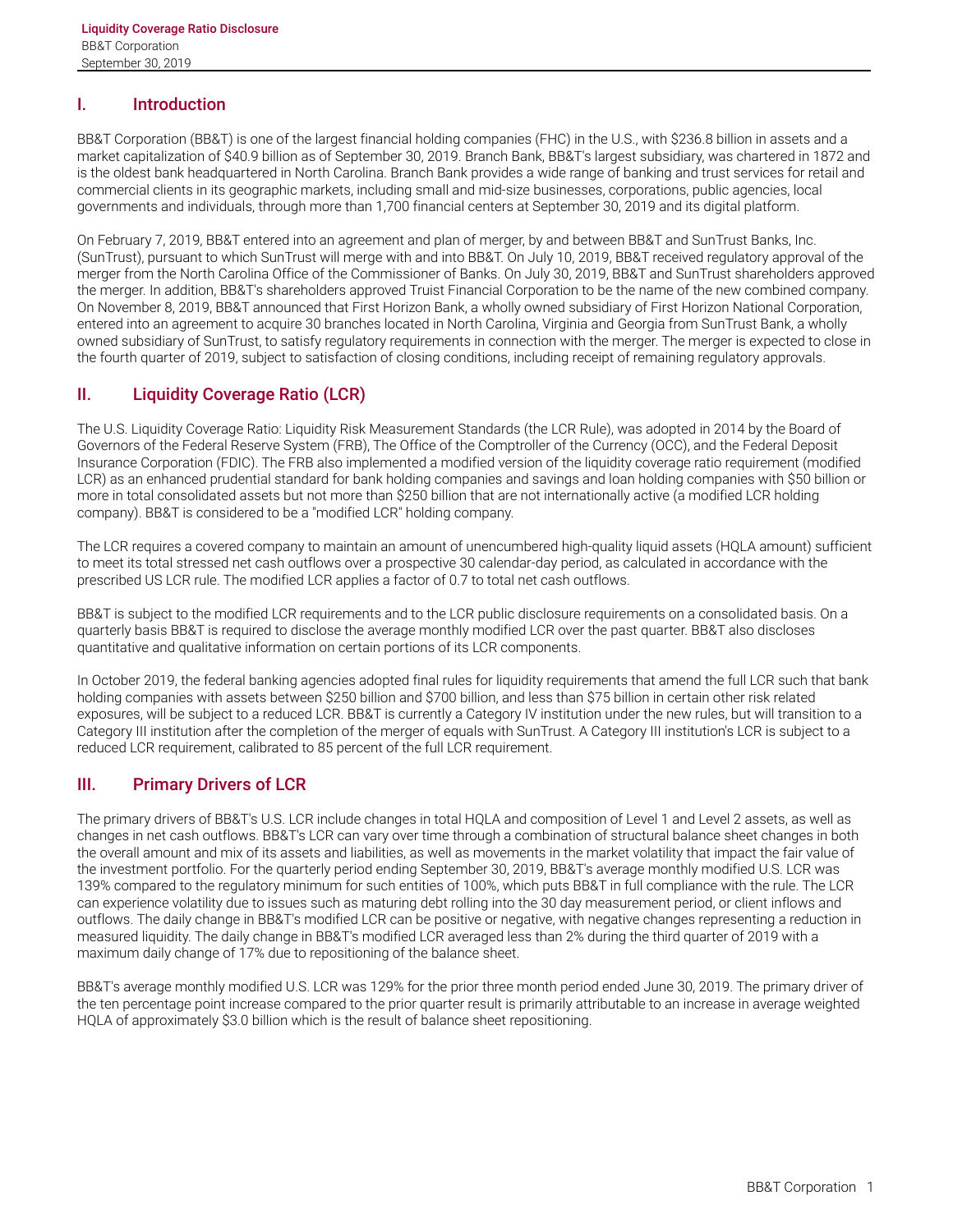# <span id="page-3-0"></span>**IV. U.S. LCR Quantitative Disclosure**

The table below presents detail on BB&T's consolidated average LCR, including HQLA, Cash Outflow & Cash Inflow, for the three months ended September 30, 2019. As per LCR rules for modified LCR holding companies, averages are calculated using monthend balances.

| Three Months Ended September 30, 2019<br>(dollars in millions) |                                                                                                                                 |              | Average<br>Unweighted<br>Amount |           | Average<br><b>Weighted Amount</b> |  |  |
|----------------------------------------------------------------|---------------------------------------------------------------------------------------------------------------------------------|--------------|---------------------------------|-----------|-----------------------------------|--|--|
| <b>HIGH-QUALITY LIQUID ASSETS</b>                              |                                                                                                                                 |              |                                 |           |                                   |  |  |
|                                                                | 1. Total eligible high-quality liquid assets (HQLA), of which:                                                                  | $\mathsf{S}$ | 39,408                          | $\hat{S}$ | 36,529                            |  |  |
| 2.                                                             | Eligible level 1 liquid assets                                                                                                  |              | 20,216                          |           | 20,216                            |  |  |
| 3.                                                             | Eligible level 2A liquid assets                                                                                                 |              | 19,192                          |           | 16,313                            |  |  |
| 4.                                                             | Eligible level 2B liquid assets                                                                                                 |              |                                 |           |                                   |  |  |
|                                                                | <b>CASH OUTFLOW AMOUNTS</b>                                                                                                     |              |                                 |           |                                   |  |  |
|                                                                | 5. Deposit outflow from retail customers and counterparties, of which:                                                          |              | 106,747                         |           | 6,569                             |  |  |
| 6.                                                             | Stable retail deposit outflow                                                                                                   |              | 62,089                          |           | 1,863                             |  |  |
| 7.                                                             | Other retail funding                                                                                                            |              | 41,692                          |           | 4,181                             |  |  |
| 8.                                                             | Brokered deposit outflow                                                                                                        |              | 2,966                           |           | 525                               |  |  |
| 9.                                                             | Unsecured wholesale funding outflow, of which:                                                                                  |              | 47,453                          |           | 20,911                            |  |  |
| 10.                                                            | Operational deposit outflow                                                                                                     |              | 13,196                          |           | 3,270                             |  |  |
| 11.                                                            | Non-operational funding outflow                                                                                                 |              | 34,257                          |           | 17,641                            |  |  |
| 12.                                                            | Unsecured debt outflow                                                                                                          |              |                                 |           |                                   |  |  |
| 13.                                                            | Secured wholesale funding and asset exchange outflow                                                                            |              | 12,699                          |           | 2,093                             |  |  |
|                                                                | 14. Additional outflow requirements, of which:                                                                                  |              | 51,828                          |           | 6,380                             |  |  |
| 15.                                                            | Outflow related to derivative exposures and other collateral requirements                                                       |              | 120                             |           | 120                               |  |  |
| 16.                                                            | Outflow related to credit and liquidity facilities including unconsolidated structured transactions and<br>mortgage commitments |              | 51,708                          |           | 6,260                             |  |  |
| $1/$ .                                                         | Other contractual funding obligations outflow                                                                                   |              | 241                             |           | 241                               |  |  |
| 18.                                                            | Other contingent funding obligations outflow                                                                                    |              |                                 |           |                                   |  |  |
|                                                                | 19. TOTAL CASH OUTFLOW                                                                                                          | \$           | 218,968                         | \$        | 36,194                            |  |  |
|                                                                | <b>CASH INFLOW AMOUNTS</b>                                                                                                      |              |                                 |           |                                   |  |  |
|                                                                | 20. Secured lending and asset exchange cash inflow                                                                              | \$           | 192                             | \$        | 180                               |  |  |
| 21.                                                            | Retail cash inflow                                                                                                              |              | 1,037                           |           | 519                               |  |  |
|                                                                | 22. Unsecured wholesale cash inflow                                                                                             |              | 1,537                           |           | 780                               |  |  |
| 23.                                                            | Other cash inflows, of which:                                                                                                   |              | 138                             |           | 138                               |  |  |
| 24.                                                            | Net derivative cash inflow                                                                                                      |              | 20                              |           | 20                                |  |  |
| 25.                                                            | Securities cash inflow                                                                                                          |              | 107                             |           | 107                               |  |  |
| 26.                                                            | Broker-dealer segregated account inflow                                                                                         |              | 11                              |           | 11                                |  |  |
| 27.                                                            | Other cash inflow                                                                                                               |              |                                 |           |                                   |  |  |
|                                                                | 28. TOTAL CASH INFLOW                                                                                                           | \$           | 2,904                           | \$        | 1,617                             |  |  |
|                                                                |                                                                                                                                 |              |                                 |           | Average Amount <sup>1</sup>       |  |  |
|                                                                | 29. HQLA AMOUNT                                                                                                                 |              |                                 | \$        | 33,621                            |  |  |
|                                                                | 30. TOTAL NET CASH OUTFLOW AMOUNT EXCLUDING THE MATURITY MISMATCH ADD-ON                                                        |              |                                 |           | N/A                               |  |  |
|                                                                | 31. MATURITY MISMATCH ADD-ON                                                                                                    |              |                                 |           | N/A                               |  |  |
|                                                                | 32. TOTAL NET CASH OUTFLOW AMOUNT                                                                                               |              |                                 | \$        | 24,204                            |  |  |
|                                                                | 33. LIQUIDITY COVERAGE RATIO (%)                                                                                                |              |                                 |           | 139%                              |  |  |

1 The amounts reported in this column may not equal the calculation of those amounts using component amounts reported in rows 1-28 due to technical factors such as the application of the level 2 liquid asset caps, the total inflow cap, and the application of the 0.7 factor to total net cash outflows applied to the modified LCR requirement.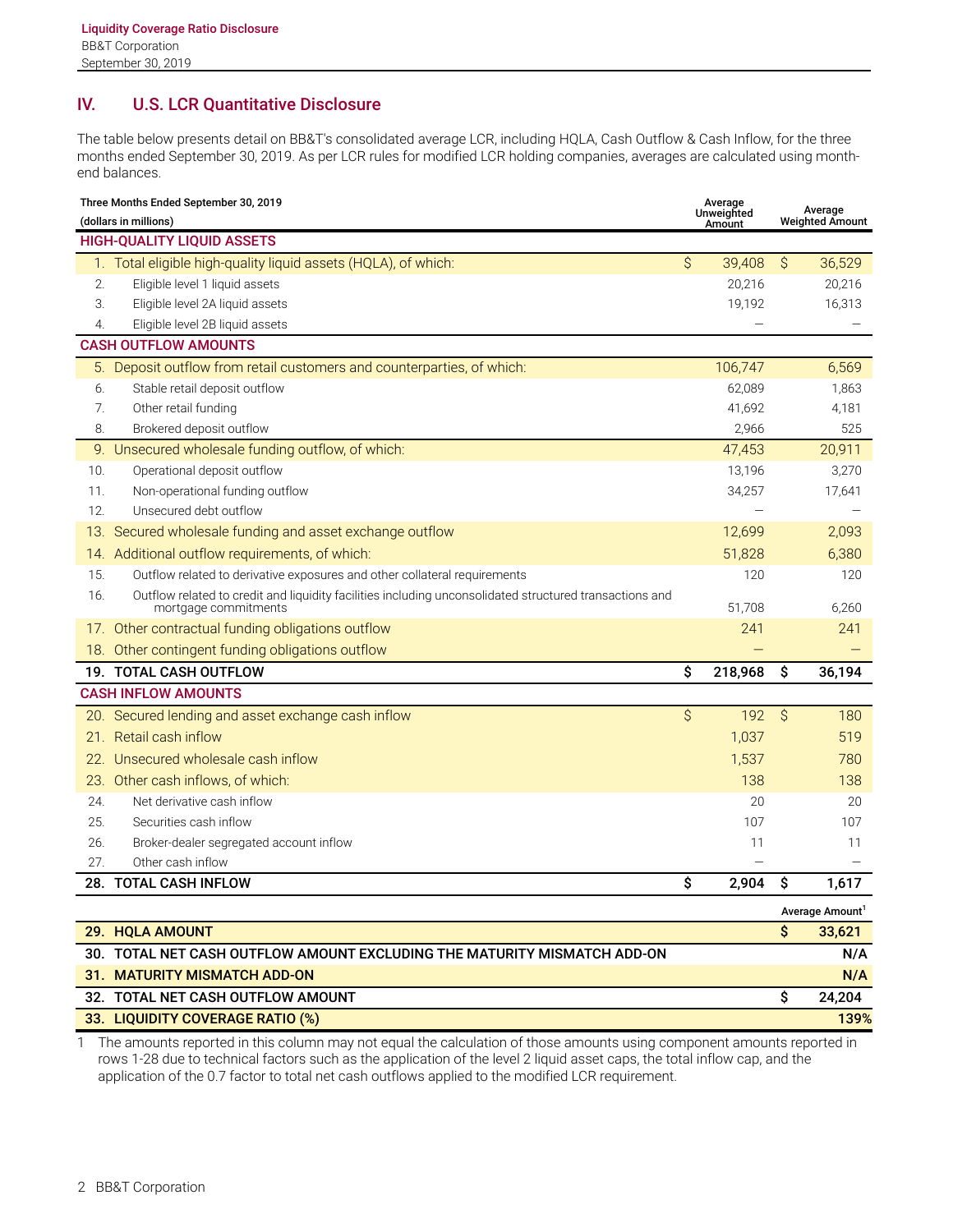# <span id="page-4-0"></span>**V. The Composition of Eligible HQLA**

Eligible HQLA is the amount of unencumbered liquid assets that qualify for inclusion within the numerator based on the LCR Rule. The LCR Rule divides HQLA into Level 1 assets and Level 2 assets. Level 1 includes Federal Reserve Bank balances net of reserve requirements and the highest quality liquid and readily-marketable securities issued or guaranteed by either the Department of the Treasury or a U.S. government agency. Level 2 assets are further divided into categories designated A and B. Level 2A assets are subject to a 15% haircut and include certain securities issued or guaranteed by a U.S. government enterprise and government, or central bank securities not eligible for Level 1. Level 2B assets are subject to a 50% haircut and include certain debt securities, certain U.S. municipal securities, and publicly traded common equities.

For the three months ended September 30, 2019, BB&T's average weighted monthly HQLA was \$36.5 billion, which includes \$20.2 billion of eligible Level 1 assets and \$16.3 billion of eligible Level 2 assets. BB&T currently does not qualify any Level 2B assets as HQLA. Eligible Level 2 average weighted monthly HQLA of \$16.3 billion was adjusted down by \$2.9 billion Level 2 cap excess amount, as reflected within Section IV row 29 HQLA Amount. The adjusted Level 2 cap excess amount is due to the balance sheet repositioning.

#### **VI. Total Net Cash Outflows Composition**

BB&T's net cash outflow and cash inflow amounts are calculated by multiplying average unweighted amounts by standardized outflow and inflow rates for assets, sources of funds, and obligation balances as prescribed in the LCR rule. The largest drivers of BB&T's weighted outflows are deposits, credit and liquidity commitments, and wholesale funding. BB&T's cash inflow amounts are made up primarily of retail and wholesale loan inflows. As a modified LCR holding company, BB&T is not subject to the maturity mismatch add-on.

#### **VII. Concentration of Funding Sources**

#### *Deposits*

BB&T's primary source of funding is a diversified base of customer deposits. A significant portion of customer deposits are retail deposits, as defined in the LCR rule. These deposits are considered a stable source of funding. For the three months ended September 30, 2019, BB&T had total average unweighted retail deposits of \$106.7 billion. In addition, for the three months ended September 30, 2019, BB&T had total average unweighted unsecured wholesale operational deposits of \$13.2 billion, and total average unweighted unsecured wholesale non-operational funding of \$34.3 billion. The remaining deposit base includes public fund deposits which are included within LCR Quantitative Disclosure table line 13, secured wholesale funding and asset exchange outflow.

#### *Wholesale Funding*

Access to capital markets wholesale funding is required to the extent asset growth is in excess of what can be funded with deposits. Short-term borrowings may include federal funds purchased, Eurodollar deposits, commercial paper, repurchase agreements, borrowings secured by high-grade assets, and other short-term borrowings. Long-term funding consists primarily of medium-term notes issued from BB&T and bank notes and Federal Home Loan Bank advances issued through Branch Banking and Trust Company (Branch Bank).

Wholesale funding is managed within liquidity policy tolerances, balance-sheet objectives, interest-rate risk considerations, and BB&T's risk appetite. Management monitors wholesale funding to ensure appropriate maturity diversification and funding source concentrations.

#### **VIII. Derivative Exposure**

BB&T uses derivatives primarily to manage economic risk related to securities, commercial loans, MSRs and mortgage banking operations, long-term debt and other funding sources. BB&T also uses derivatives to facilitate transactions on behalf of its clients. For LCR purposes, BB&T's derivative exposure does not constitute a material portion of net outflows.

### **IX. Liquidity Management**

#### *Liquidity Risk Management*

BB&T's liquidity objective is to meet demands for cash (including deposit withdrawals, payments, disbursements, debt maturity, interest, preferred and common stock dividends) 100% of the time. Liquidity is monitored both at a fully consolidated view and at a granular level by evaluating key individual legal entities and functions. In this evaluation, BB&T takes into account its capital position, overall balance sheet position (i.e., level of problem loans, loan growth and deposit growth trends), market conditions for financial firms and relative access to wholesale funding, complexity of the organization, and unique liquidity risks faced by BB&T, and ensures the liquidity profile is consistent with its risk appetite. BB&T's Funds Management, working with the lines of business, is responsible for liquidity risk management.